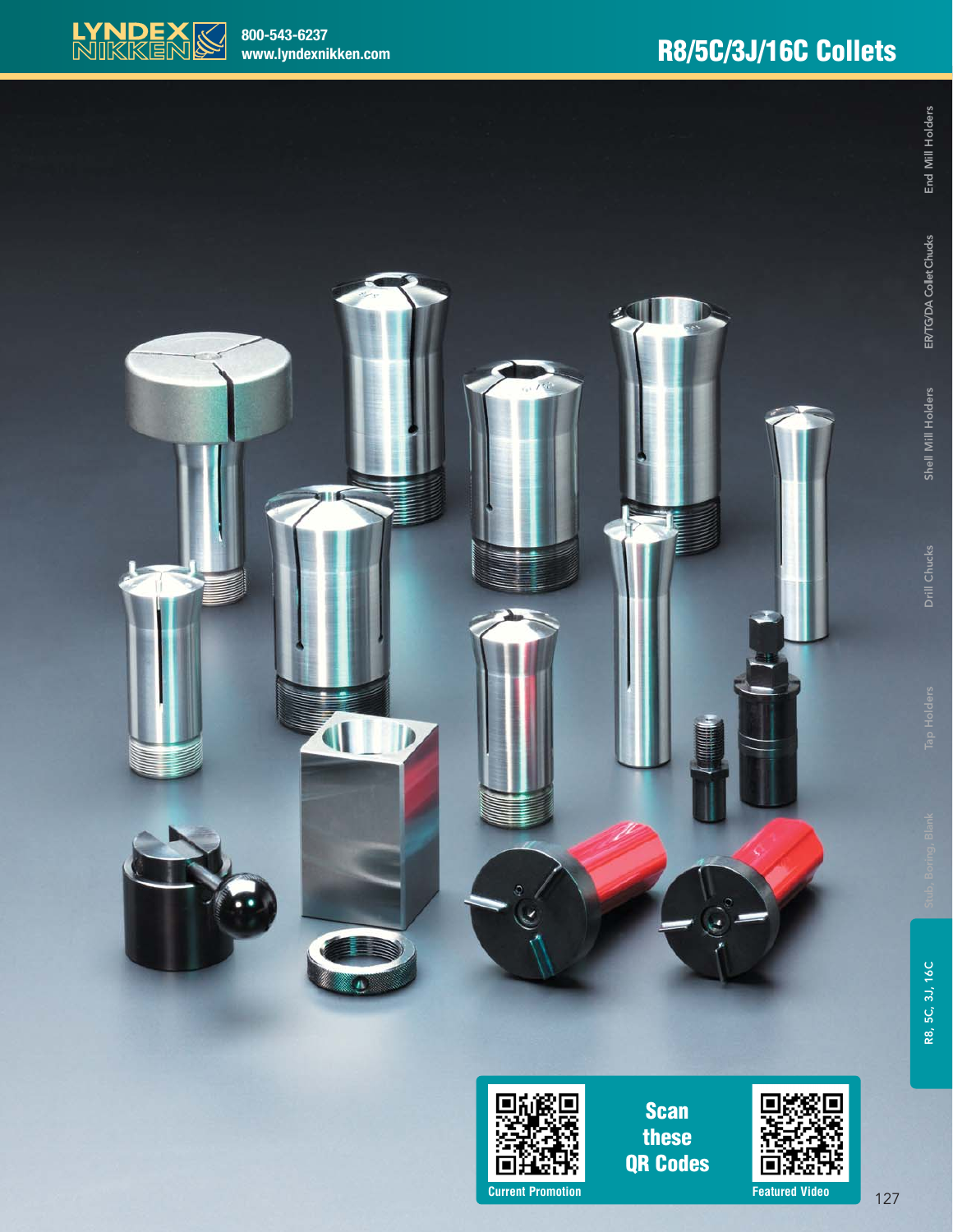## R8 Collets

All R8 collets are made with hardened threaded bushing in the back for long life. R8 Collets do not collapse.

| <b>INCH</b>        |             |                    |             |                    |               |
|--------------------|-------------|--------------------|-------------|--------------------|---------------|
| <b>Part Number</b> | <b>Size</b> | <b>Part Number</b> | <b>Size</b> | <b>Part Number</b> | <b>Size</b>   |
| 800-004            | 1/16"       | 800-026            | 13/32"      | 800-048            | 3/4"          |
| 800-006            | 3/32"       | 800-028            | 7/16"       | 800-050            | 25/32"        |
| 800-008            | 1/8"        | 800-030            | 15/32"      | 800-052            | 13/16"        |
| 800-010            | 5/32"       | 800-032            | 1/2"        | 800-054            | 27/32"        |
| 800-012            | 3/16"       | 800-034            | 17/32"      | 800-056            | 7/8"          |
| 800-014            | 7/32"       | 800-036            | 9/16"       | 800-064*           | 1"            |
| 800-016            | 1/4"        | 800-038            | 19/32"      | 860-001S           | R8 Steel      |
| 800-018            | 9/32"       | 800-040            | 5/8"        |                    | Emergency     |
| 800-020            | 5/16"       | 800-042            | 21/32"      |                    | Collet: 1/16" |
| 800-022            | 11/32"      | 800-044            | 11/16"      |                    | pilot hole    |
| 800-024            | 3/8"        | 800-046            | 23/32"      |                    |               |



\* Cannot be used with notches, flats, weldon shank. We recommend using End Mill Holders.

| <b>METRIC</b>      |                 |                    |                  |                    |                  |
|--------------------|-----------------|--------------------|------------------|--------------------|------------------|
| <b>Part Number</b> | <b>Size</b>     | <b>Part Number</b> | <b>Size</b>      | <b>Part Number</b> | <b>Size</b>      |
|                    |                 |                    |                  |                    |                  |
| 820-003            | 3 <sub>mm</sub> | 820-009            | 9 <sub>mm</sub>  | 820-015            | 15 <sub>mm</sub> |
| 820-004            | 4 <sub>mm</sub> | 820-010            | 10 <sub>mm</sub> | 820-016            | 16 <sub>mm</sub> |
| 820-005            | 5 <sub>mm</sub> | 820-011            | 11mm             | 820-017            | 17 <sub>mm</sub> |
| 820-006            | 6 <sub>mm</sub> | 820-012            | 12mm             | 820-018            | 18 <sub>mm</sub> |
| 820-007            | 7mm             | 820-013            | 13mm             | 820-019            | 19mm             |
| 820-008            | 8 <sub>mm</sub> | 820-014            | 14mm             | 820-020            | 20 <sub>mm</sub> |



#### **R8 Collet Sets**

| <b>Part Number</b> | <b>Description</b>            | <b>Set Configuration</b>                            |
|--------------------|-------------------------------|-----------------------------------------------------|
|                    |                               |                                                     |
| 810-006            | 6 Piece R8 Collet Set         | Size Range: 1/8" - 3/4" by 8ths                     |
| 810-008            | 8 Piece R8 Collet Set         | Size Range: 1/8" - 1" by 8ths                       |
| 810-011            | 11 Piece R8 Collet Set        | Size Range: 1/8" - 3/4" by 16ths                    |
| 810-012            | 12 Piece R8 Collet Set        | Size Range: $1/8$ " - $3/4$ " by $16$ ths + $7/8$ " |
| 810-013            | 13 Piece R8 Collet Set        | Size Range: 1/8" - 7/8" by 16ths                    |
| 810-014            | 14 Piece R8 Collet Set        | Size Range: 1/16"-7/8" by 16ths                     |
| 810-021            | 21 Piece R8 Collet Set        | Size Range: 1/8" - 3/4" by 32nds                    |
| 810-023            | 23 Piece R8 Collet Set        | Size Range: 1/16" - 3/4" by 32nds                   |
| 810-025            | 25 Piece R8 Collet Set        | Size Range: 1/8" - 7/8" by 32nds                    |
| 810-027            | 27 Piece R8 Collet Set        | Size Range: 1/16" - 7/8" by 32nds                   |
| 820-018S           | 18 Piece R8 Metric Collet Set | Size Range: 3 - 20mm by 1mm                         |

#### **R8 Collet Rack**

| <b>Part Number</b> | <b>Description</b>                                 |  |
|--------------------|----------------------------------------------------|--|
| RACK-R8            | Metal Rack, holds 24 piece R8 Collets or R8 chucks |  |

#### **Tolerance**

| <b>Size Range</b> | T.i.R. |  |  |
|-------------------|--------|--|--|
| $1/16" - 3/8"$    | 0.0007 |  |  |
| $3/32" - 1"$      | 0.0011 |  |  |

| <b>METRIC</b>     |               |  |  |  |
|-------------------|---------------|--|--|--|
| <b>Size Range</b> | <b>T.i.R.</b> |  |  |  |
| 3 to 10mm         | 0.0007        |  |  |  |
| 11 to 20mm        | 0.0011        |  |  |  |



Tap Holders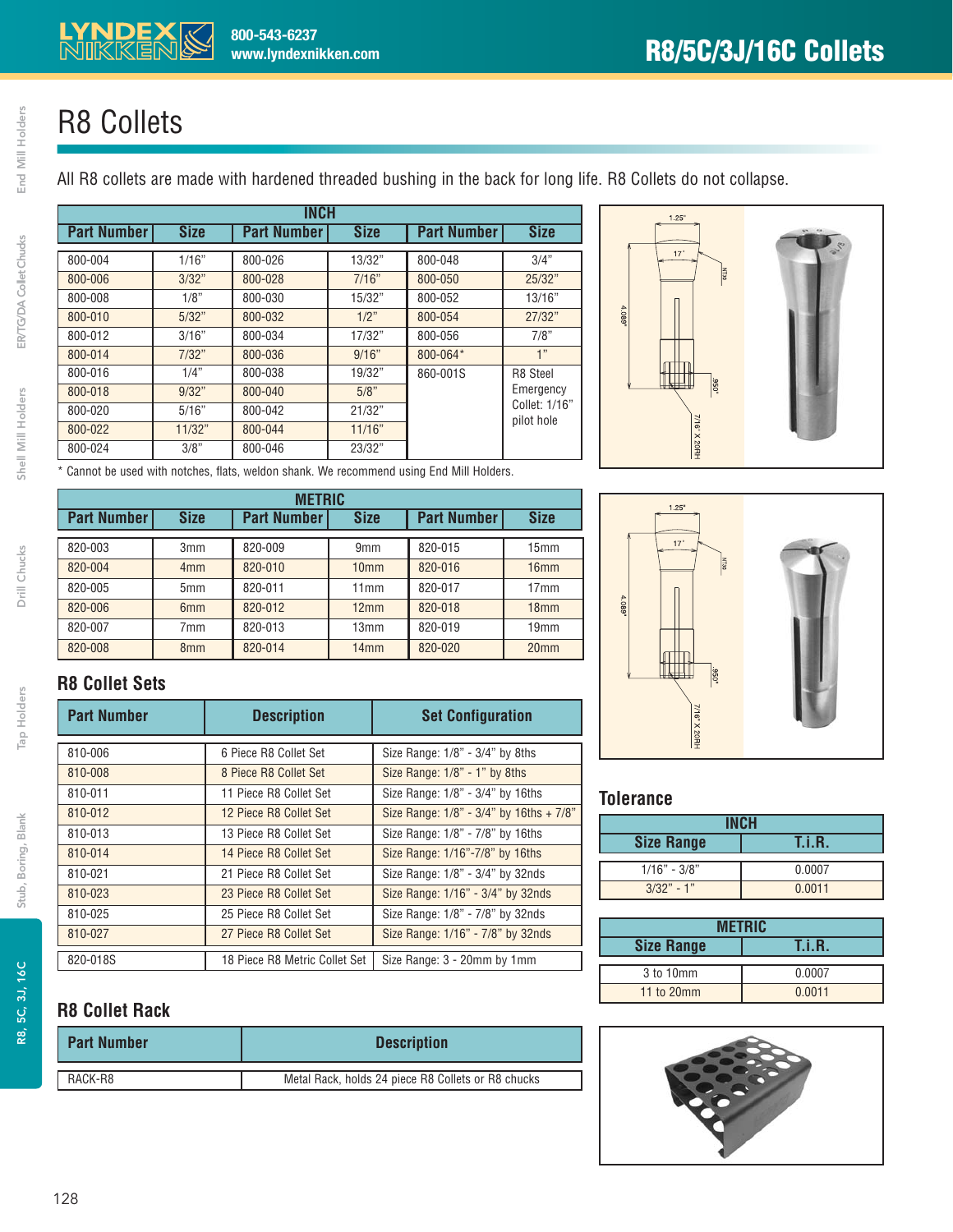## 5C Collets

**RYNDEX 800-543-6237**<br>MIKKEN&www.lyndexni

All 5C collets (except 5C Step Collets) have external and internal threads.

**www.lyndexnikken.com**

#### **5C Round Collets**

| <b>INCH</b>                  |             |                              |             |                              |                           |
|------------------------------|-------------|------------------------------|-------------|------------------------------|---------------------------|
| <b>Part</b><br><b>Number</b> | <b>Size</b> | <b>Part</b><br><b>Number</b> | <b>Size</b> | <b>Part</b><br><b>Number</b> | <b>Size</b>               |
| 500-003                      | 3/64"       | 500-028                      | 7/16"       | 500-053                      | 53/64"                    |
| 500-004                      | 1/16"       | 500-029                      | 29/64"      | 500-054                      | 27/32"                    |
| 500-005                      | 5/64"       | 500-030                      | 15/32"      | 500-055                      | 55/64"                    |
| 500-006                      | 3/32"       | 500-031                      | 31/64"      | 500-056                      | 7/8"                      |
| 500-007                      | 7/64"       | 500-032                      | 1/2"        | 500-057                      | 57/64"                    |
| 500-008                      | 1/8"        | 500-033                      | 33/64"      | 500-058                      | 29/32"                    |
| 500-009                      | 9/64"       | 500-034                      | 17/32"      | 500-059                      | 59/64"                    |
| 500-010                      | 5/32"       | 500-035                      | 35/64"      | 500-060                      | 15/16"                    |
| 500-011                      | 11/64"      | 500-036                      | 9/16"       | 500-061                      | 61/64"                    |
| 500-012                      | 3/16"       | 500-037                      | 37/64"      | 500-062                      | 31/32"                    |
| 500-013                      | 13/64"      | 500-038                      | 19/32"      | 500-063                      | 63/64"                    |
| 500-014                      | 7/32"       | 500-039                      | 39/64"      | 500-064                      | 1"                        |
| 500-015                      | 15/64"      | 500-040                      | 5/8"        | 500-065*                     | $1 - 1/64"$               |
| 500-016                      | $1/4$ "     | 500-041                      | 41/64"      | 500-066*                     | $1 - 1/32"$               |
| 500-017                      | 17/64"      | 500-042                      | 21/32"      | 500-067*                     | $1 - 3/64"$               |
| 500-018                      | 9/32"       | 500-043                      | 43/64"      | 500-068*                     | $1 - 1/16"$               |
| 500-019                      | 19/64"      | 500-044                      | 11/16"      | 500-069*                     | $1 - 5/64"$               |
| 500-020                      | 5/16"       | 500-045                      | 45/64"      | 500-070*                     | $1 - 3/32"$               |
| 500-021                      | 21/64"      | 500-046                      | 23/32"      | 500-071*                     | $1 - 7/64"$               |
| 500-022                      | 11/32"      | 500-047                      | 47/64"      | 500-072*                     | $1 - 1/8"$                |
| 500-023                      | 23/64"      | 500-048                      | 3/4"        | 560-001B                     | 5C Brass collet has       |
| 500-024                      | 3/8"        | 500-049                      | 49/64"      |                              | 1/16" pilot hole          |
| 500-025                      | 25/64"      | 500-050                      | 25/32"      |                              | 5C Steel emergency collet |
| 500-026                      | 13/32"      | 500-051                      | 51/64"      | 560-001S                     | has 1/16" pilot hole and  |
| 500-027                      | 27/64"      | 500-052                      | 13/16"      |                              | hardened threads          |

**METRIC Part Number Size Part Number Size Part Number Size** 520-003 3mm 520-011 11mm 520-019 19mm 520-004 4mm 520-012 12mm 520-020 20mm 520-005 5mm 520-013 13mm 520-021 21mm 520-006 6mm 520-014 14mm 520-022 22mm 520-007 7mm 520-015 15mm 520-023 23mm 520-008 8mm 520-016 16mm 520-024 24mm 520-009 9mm 520-017 17mm 520-025 25mm 520-010 10mm 520-018 18mm 520-026\* 26mm

\* Collet has stepped internal diameter and cannot be used for bar feed work.



#### **Tolerance**

| INCH              |        |  |  |
|-------------------|--------|--|--|
| <b>Size Range</b> | I.i.R. |  |  |
|                   |        |  |  |
| $3/64" - 25/64"$  | 0.0007 |  |  |
| $13/32" - 1.1/8"$ | 0.0011 |  |  |

| <b>METRIC</b>     |        |  |  |  |
|-------------------|--------|--|--|--|
| <b>Size Range</b> | T.i.R. |  |  |  |
| 3 to 10mm         | 0.0007 |  |  |  |
| 11 to 26mm        | 0.0011 |  |  |  |
|                   |        |  |  |  |

**Tap Holders** 

| <b>Accessories:</b> |
|---------------------|
|---------------------|







**5C Collet Rack Page 131**

3270

1041" X 24RH





ER/TG/DA Collet Chucks

Shell Mill Holders

Drill Chucks

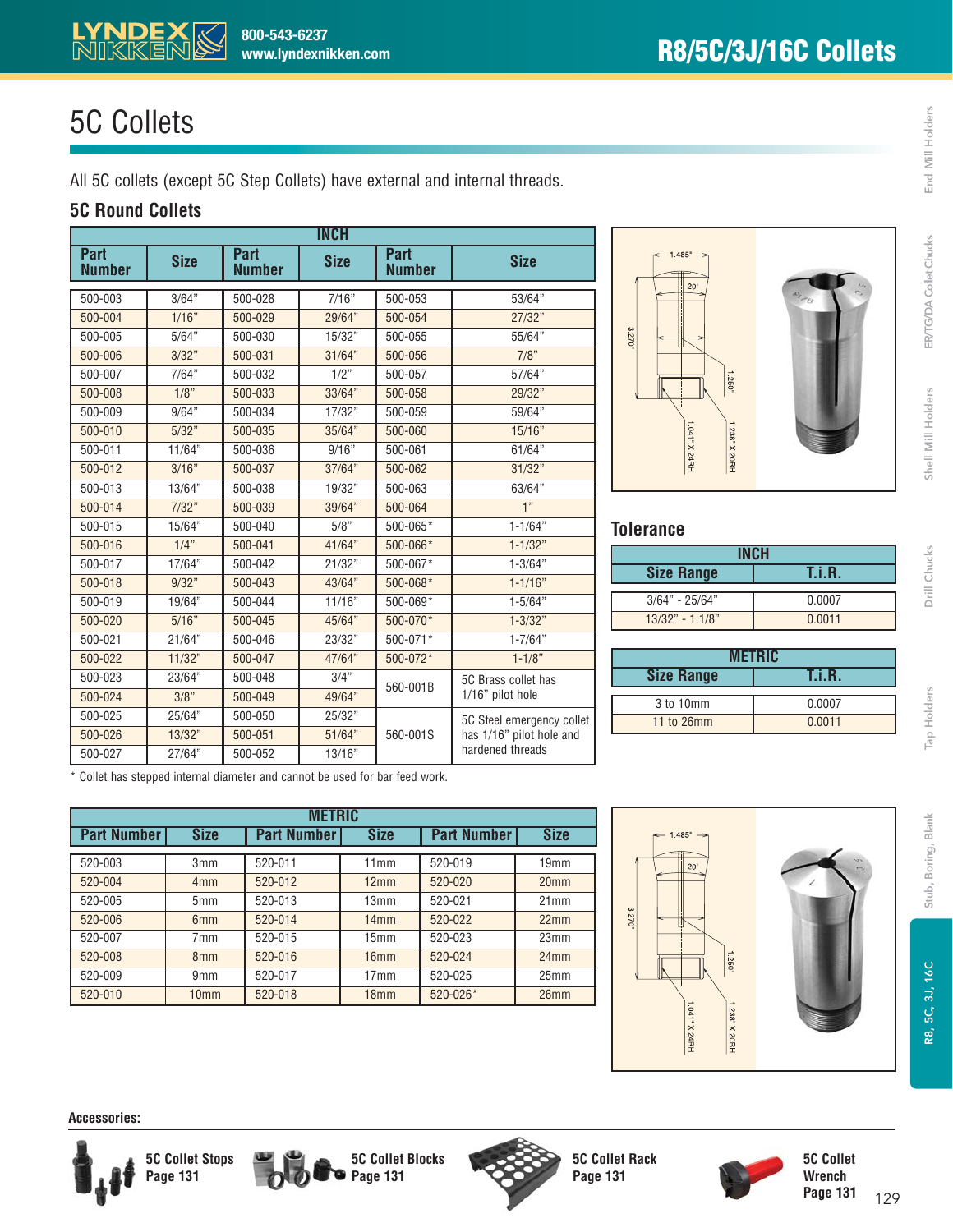## 5C Collets

All 5C collets (except 5C Step Collets) have external and internal threads.

**www.lyndexnikken.com**

**800-543-6237**

#### **5C Collet Sets**

| Part<br><b>Number</b> | <b>Size</b>                    | <b>Set Configuration</b>              |
|-----------------------|--------------------------------|---------------------------------------|
| 510-008               | 8 Piece 5C Collet Set          | Size Range: 1/8" - 1" by 8ths         |
| 510-009               | 9 Piece 5C Collet Set          | Size Range: 1/8" - 1-1/8" by 8ths     |
| 510-009S              | 9 Piece 5C Collet Set          | Size Range: 1/16" + 1/8" - 1" by 8ths |
| 510-015               | 15 Piece 5C Collet Set         | Size Range: 1/8" - 1" by 16ths        |
| 510-016               | 16 Piece 5C Collet Set         | Size Range: 1/8" - 1-1/16" by 16ths   |
| 510-016S              | 16 Piece 5C Collet Set         | Size Range: 1/16" - 1" by 16ths       |
| 510-017               | 17 Piece 5C Collet Set         | Size Range: 1/16" - 1-1/16" by 16ths  |
| 510-018               | 18 Piece 5C Collet Set         | Size Range: 1/16"- 1-1/8" by 16ths    |
| 510-024               | 24 Piece 5C Collet Set, Metric | Size Range: 3.0 - 26.0mm x 1.0mm      |
| 510-029               | 29 Piece 5C Collet Set         | Size Range: 1/8" - 1" by 32nds        |
| 510-031               | 31 Piece 5C Collet Set         | Size Range: 1/8" - 1-1/16" by 32nds   |
| 510-031S              | 31 Piece 5C Collet Set         | Size Range: 1/16" - 1" by 32nds       |
| 510-033               | 33 Piece 5C Collet Set         | Size Range: 1/16" - 1-1/16" by 32nds  |
| 510-035               | 35 Piece 5C Collet Set         | Size Range: 1/16" - 1-1/8" by 32nds   |
| 510-061               | 61 Piece 5C Collet Set         | Size Range: 1/8"- 1-1/16" by 64ths    |
| 510-061S              | 61 Piece 5C Collet Set         | Size Range: 1/16" - 1" by 64ths       |
| 510-065               | 65 Piece 5C Collet Set         | Size Range: 1/8"- 1-1/8" by 64ths     |
| 510-065S              | 65 Piece 5C Collet Set         | Size Range: 1/16" - 1-1/16" by 64ths  |
| 510-069               | 69 Piece 5C Collet Set         | Size Range: 1/16" - 1-1/8" by 64ths   |
|                       |                                |                                       |
| 580-007               | 7 Piece 5C Hex Collet Set      | Size Range: 1/8" - 7/8" by 8ths       |
| 580-013               | 13 Piece 5C Hex Collet Set     | Size Range: 1/8" - 7/8" by 16ths      |
| 580-106               | 6 Piece 5C Square Collet Set   | Size Range: 1/8" - 3/4" by 8ths       |
|                       |                                |                                       |
| 580-011               | 11 Piece 5C Square Collet Set  | Size Range: 1/8" - 3/4" by 16ths      |

#### **5C Square Collets**

| <b>INCH</b>        |             |  |  |  |
|--------------------|-------------|--|--|--|
| <b>Part Number</b> | <b>Size</b> |  |  |  |
| 540-008            | 1/8"        |  |  |  |
| 540-012            | 3/16"       |  |  |  |
| 540-016            | 1/4"        |  |  |  |
| 540-020            | 5/16"       |  |  |  |
| 540-024            | 3/8"        |  |  |  |
| 540-028            | 7/16"       |  |  |  |
| 540-032            | 1/2"        |  |  |  |
| 540-036            | 9/16"       |  |  |  |
| 540-040            | 5/8"        |  |  |  |
| 540-044            | 11/16"      |  |  |  |
| 540-048            | 3/4"        |  |  |  |



5C Square Collet



machining while the 5C collet portion is hardened. 5C collet portion has external threads only to engage into collet draw bar (no ID threads).



5C Step Collet

#### **5C Hex Collets**

**5C Step Collets**

| INCH               |             |  |
|--------------------|-------------|--|
| <b>Part Number</b> | <b>Size</b> |  |
| 530-008            | 1/8"        |  |
| 530-012            | 3/16"       |  |
| 530-016            | 1/4"        |  |
| 530-020            | 5/16"       |  |
| 530-024            | 3/8"        |  |
| 530-028            | 7/16"       |  |
| 530-032            | 1/2"        |  |
| 530-036            | 9/16"       |  |
| 530-040            | 5/8"        |  |
| 530-044            | 11/16"      |  |
| 530-048            | 3/4"        |  |
| 530-052            | 13/16"      |  |
| 530-056            | 7/8"        |  |



5C Hex Collet



End Mill Holders

ER/TG/DA Collet Chucks

Shell Mill Holders



**Accessories:**



**Tolerance (For 5C Hex & Square)**

**Size Range T.i.R.**

1/8" - 3/16" 0.008  $1/4" - 7/8"$  0.012







**5C Collet Rack Page 131**



**5C Collet Wrench Page 131**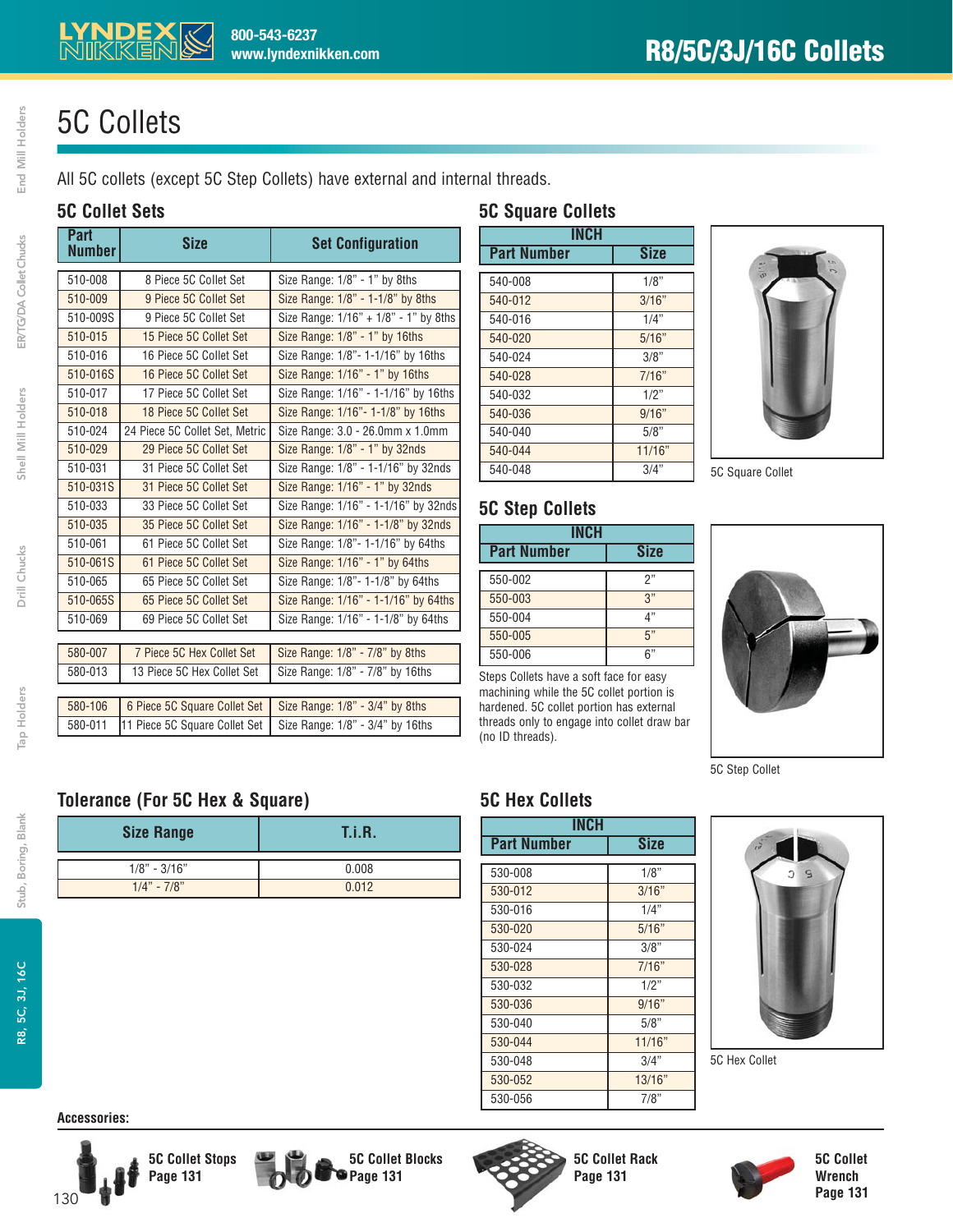## 5C Collets Accessories

#### **5C Collet Stops**

| <b>Part Number</b> | <b>Description</b>                       |  |
|--------------------|------------------------------------------|--|
| 570-ADJ            | Adjustable Threaded Collet Stop          |  |
| 570-UNI            | <b>Universal Collet Stop</b>             |  |
| 570-USA            | Non-Threading Depth Retainer Collet Stop |  |



#### **5C Collet Blocks**

| <b>Part Number</b> | <b>Description</b>                |  |
|--------------------|-----------------------------------|--|
| 570-HEX            | Hex Block with Tightening Ring    |  |
| 570-SQUARE         | Square Block with Tightening Ring |  |
| 570-CLOSE          | Quick Closer                      |  |
| 570-RING           | <b>Tightening Ring</b>            |  |
| 570-BLOCK          | Complete Set (all of the above)   |  |



#### **5C Collet Rack**

| <b>Part Number</b> | <b>Description</b>                    |  |
|--------------------|---------------------------------------|--|
| RACK-5C/100TG/SK25 | Metal rack holds 30 pieces 5C Collets |  |



#### **5C Collet Wrench**

| <b>Part Number</b> | <b>Description</b> |  |
|--------------------|--------------------|--|
| 5C-WRENCH          | 5C Collet Wrench   |  |



Stub, Boring, Blank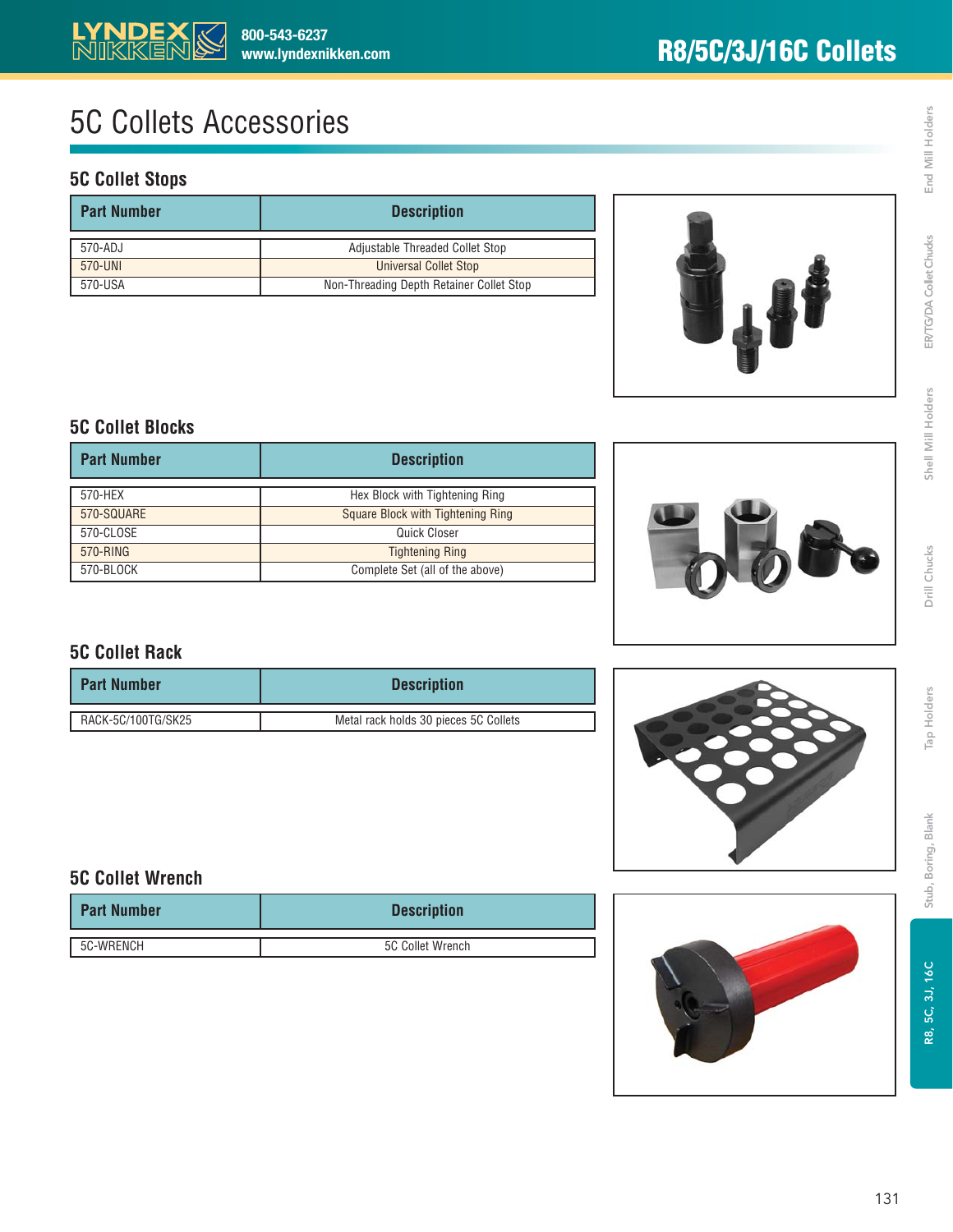## 3J Collets

All 3J collets have external threads only.

**800-543-6237**

**www.lyndexnikken.com**

#### **3J Round Collets**

| <b>INCH</b>        |             |                    |                               |
|--------------------|-------------|--------------------|-------------------------------|
| <b>Part Number</b> | <b>Size</b> | <b>Part Number</b> | <b>Size</b>                   |
| 300-004            | 1/16"       | 300-042            | 21/32"                        |
| 300-005            | 5/64"       | 300-043            | 43/64"                        |
| 300-006            | 3/32"       | 300-044            | 11/16"                        |
| 300-007            | 7/64"       | 300-045            | 45/64"                        |
| 300-008            | 1/8"        | 300-046            | 23/32"                        |
| 300-009            | 9/64"       | 300-047            | 47/64"                        |
| 300-010            | 5/32"       | 300-048            | 3/4"                          |
| 300-011            | 11/64"      | 300-049            | 49/64"                        |
| 300-012            | 3/16"       | 300-050            | 25/32"                        |
| 300-013            | 13/64"      | 300-051            | 51/64"                        |
| 300-014            | 7/32"       | 300-052            | 13/16"                        |
| 300-015            | 15/64"      | 300-053            | 53/64"                        |
| 300-016            | 1/4"        | 300-054            | 27/32"                        |
| 300-017            | 17/64"      | 300-055            | 55/64"                        |
| 300-018            | 9/32"       | 300-056            | 7/8"                          |
| 300-019            | 19/64"      | 300-057            | 57/64"                        |
| 300-020            | 5/16"       | 300-058            | 29/32"                        |
| 300-021            | 21/64"      | 300-059            | 59/64"                        |
| 300-022            | 11/32"      | 300-060            | 15/16"                        |
| 300-023            | 23/64"      | 300-061            | 61/64"                        |
| 300-024            | 3/8"        | 300-062            | 31/32"                        |
| 300-025            | 25/64"      | 300-063            | 63/64"                        |
| 300-026            | 13/32"      | 300-064            | 1"                            |
| 300-027            | 27/64"      | 300-068            | $1 - 1/16"$                   |
| 300-028            | 7/16"       | 300-072            | $1 - 1/8"$                    |
| 300-029            | 29/64"      | 300-076            | $1 - 3/16"$                   |
| 300-030            | 15/32"      | 300-080            | $1 - 1/4"$                    |
| 300-031            | 31/64"      | 300-084            | $1 - 5/16"$                   |
| 300-032            | 1/2"        | 300-088            | $1 - 3/8"$                    |
| 300-033            | 33/64"      | 300-092            | $1 - 7/16"$                   |
| 300-034            | 17/32"      | 300-096            | $1 - 1/2"$                    |
| 300-035            | 35/64"      | 300-100            | $1 - 9/16"$                   |
| 300-036            | 9/16"       | 300-104            | $1 - 5/8"$                    |
| 300-037            | 37/64"      | 300-108            | $1 - 11/16"$                  |
| 300-038            | 19/32"      | 300-112            | $1 - 3/4"$                    |
| 300-039            | 39/64"      |                    | <b>Steel Emergency Collet</b> |
| 300-040            | 5/8"        | 360-001S           | has 1/16" pilot hole          |
| 300-041            | 41/64"      |                    | and hardened threads          |



#### **Tolerance**

| <b>Size Range</b> | T.i.R. |
|-------------------|--------|
| $3/64" - 25/64"$  | 0.0007 |
| $13/32" - 1.1/8"$ | 0.0011 |

#### **3J Collet Set**

| <b>Size</b>            | <b>Set Configuration</b>                                                  |
|------------------------|---------------------------------------------------------------------------|
|                        | $1/8"$ - 1" by 8ths                                                       |
|                        | $1/16" - 1.1/8"$ by 16ths                                                 |
|                        | $1/8" - 1"$ by 32nds                                                      |
| 33 Piece 3J Collet Set | $1/16" - 1.1/16"$ by 32nds                                                |
|                        | 8 Piece 3J Collet Set<br>18 Piece 3J Collet Set<br>29 Piece 3J Collet Set |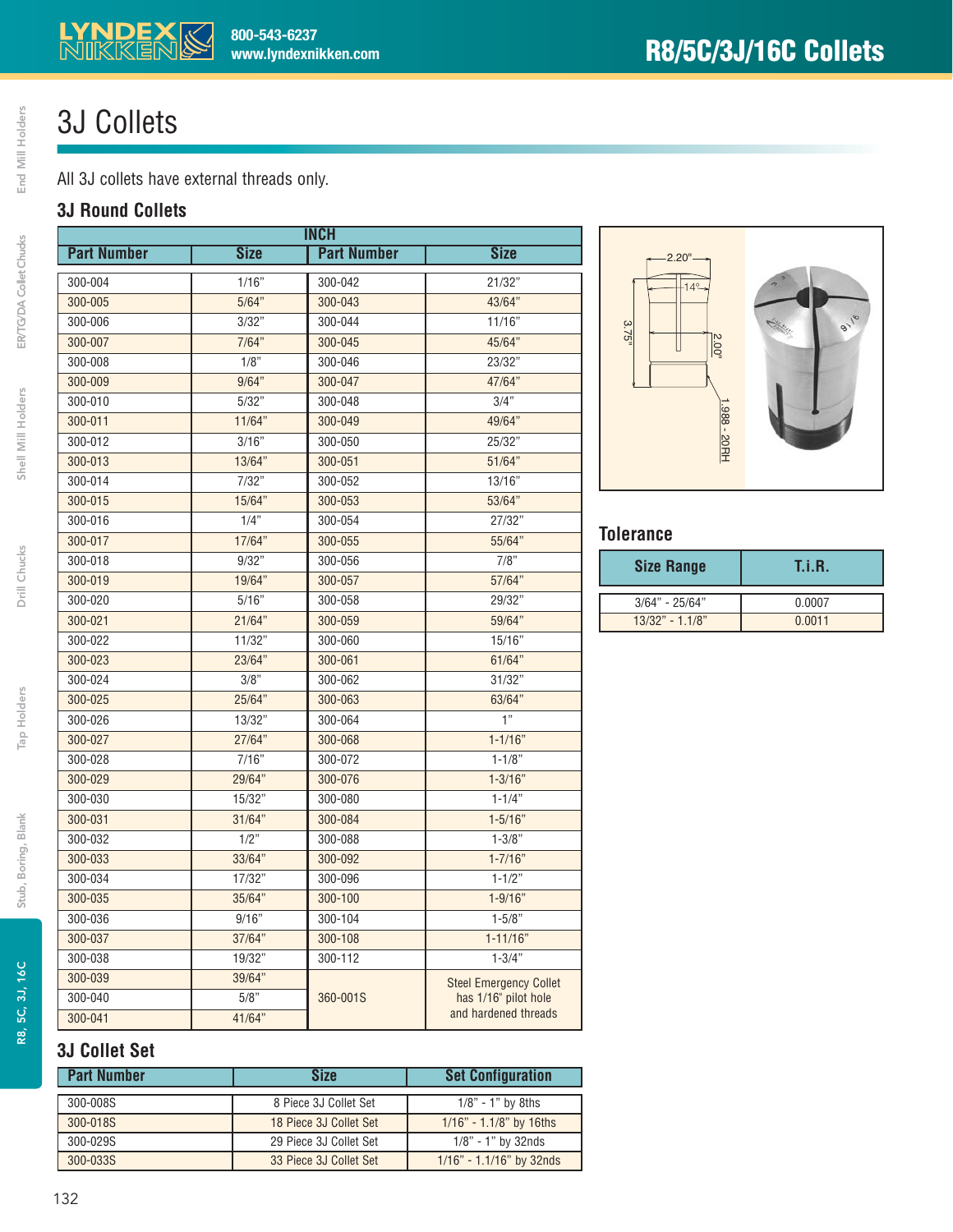

## 3J Collets

#### **3J Hex Collets**

| <b>INCH</b>        |             |                    |             |
|--------------------|-------------|--------------------|-------------|
| <b>Part Number</b> | <b>Size</b> | <b>Part Number</b> | <b>Size</b> |
| 330-016            | 1/4"        | 330-060            | 15/16"      |
| 330-020            | 5/16"       | 330-064            | 1"          |
| 330-024            | 3/8"        | 330-068            | $1 - 1/16"$ |
| 330-028            | 7/16"       | 330-072            | $1 - 1/8"$  |
| 330-032            | 1/2"        | 330-076            | $1 - 3/16"$ |
| 330-036            | 9/16"       | 330-080            | $1 - 1/4"$  |
| 330-040            | 5/8"        | 330-084            | $1 - 5/16"$ |
| 330-044            | 11/16"      | 330-088            | $1 - 3/8"$  |
| 330-048            | 3/4"        | 330-092            | $1 - 7/16"$ |
| 330-052            | 13/16"      | 330-096            | $1 - 1/2"$  |
| 330-056            | 7/8"        |                    |             |



#### **3J Square Collets**

| <b>INCH</b>        |             |                    |             |  |
|--------------------|-------------|--------------------|-------------|--|
| <b>Part Number</b> | <b>Size</b> | <b>Part Number</b> | <b>Size</b> |  |
|                    |             |                    |             |  |
| 340-020            | 1/4"        | 340-052            | 13/16"      |  |
| 340-020            | 5/16"       | 340-056            | 7/8"        |  |
| 340-024            | 3/8"        | 340-060            | 15/16"      |  |
| 340-028            | 7/16"       | 340-064            | 1"          |  |
| 340-032            | 1/2"        | 340-068            | $1 - 1/16"$ |  |
| 340-036            | 9/16"       | 340-072            | $1 - 1/8"$  |  |
| 340-040            | 5/8"        | 340-076            | $1 - 3/16"$ |  |
| 340-044            | 11/16"      | 340-080            | $1 - 1/4"$  |  |
| 340-048            | 3/4"        |                    |             |  |

### **3J Collet Stop**

| <b>Part Number</b>   | <b>Description</b>                          |  |
|----------------------|---------------------------------------------|--|
| $\frac{1}{370}$ -USA | Non-Threading Depth Retainer 3J Collet Stop |  |

#### **3J Collet Wrench**

| <b>Part Number</b> | <b>Description</b>                     |
|--------------------|----------------------------------------|
| 3J-WRENCH          | Wrench for 3J round and square collets |
| 16C-WRENCH         | Wrench for 3J hex collets              |







**16C-Wrench**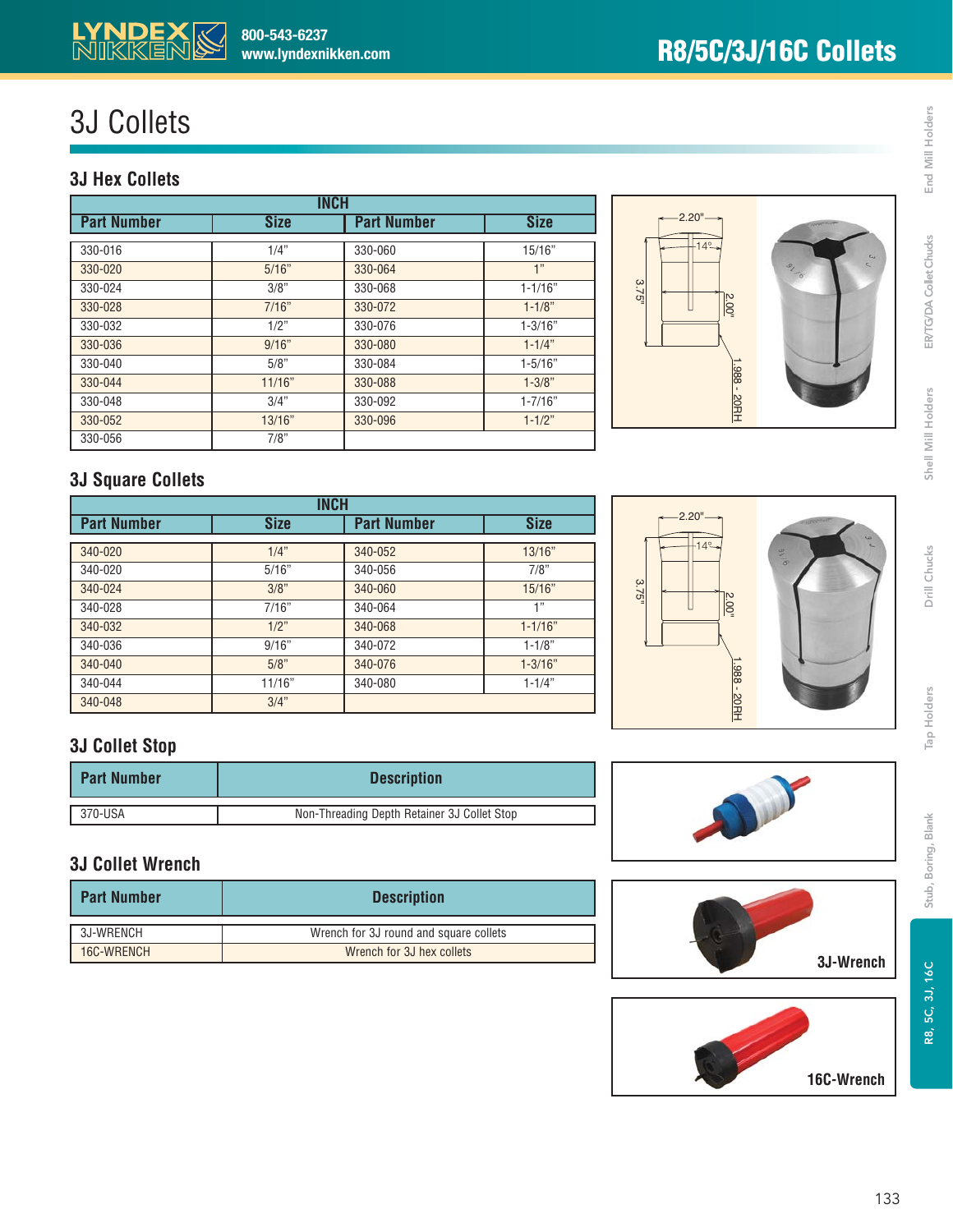## 16C Collets

All 16C collets have external and internal threads.

#### **16C Round Collets**

| <b>INCH</b>        |             |                    |                               |
|--------------------|-------------|--------------------|-------------------------------|
| <b>Part Number</b> | <b>Size</b> | <b>Part Number</b> | <b>Size</b>                   |
| 160-004            | 1/16"       | 160-041            | 41/64"                        |
| 160-005            | 5/64"       | 160-042            | 21/32"                        |
| 160-006            | 3/32"       | 160-043            | 43/64"                        |
| 160-007            | 7/64"       | 160-044            | 11/16"                        |
| 160-008            | 1/8"        | 160-045            | 45/64"                        |
| 160-009            | 9/64"       | 160-046            | 23/32"                        |
| 160-010            | 5/32"       | 160-047            | 47/64"                        |
| 160-011            | 11/64"      | 160-048            | 3/4"                          |
| 160-012            | 3/16"       | 160-049            | 49/64"                        |
| 160-013            | 13/64"      | 160-050            | 25/32"                        |
| 160-014            | 7/32"       | 160-051            | 51/64"                        |
| 160-015            | 15/64"      | 160-052            | 13/16"                        |
| 160-016            | 1/4"        | 160-053            | 53/64"                        |
| 160-017            | 17/64"      | 160-054            | 27/32"                        |
| 160-018            | 9/32"       | 160-055            | 55/64"                        |
| 160-019            | 19/64"      | 160-056            | 7/8"                          |
| 160-020            | 5/16"       | 160-057            | 57/64"                        |
| 160-021            | 21/64"      | 160-058            | 29/32"                        |
| 160-022            | 11/32"      | 160-059            | 59/64"                        |
| 160-023            | 23/64"      | 160-060            | 15/16"                        |
| 160-024            | 3/8"        | 160-061            | 61/64"                        |
| 160-025            | 25/64"      | 160-062            | 31/32"                        |
| 160-026            | 13/32"      | 160-063            | 63/64"                        |
| 160-027            | 27/64"      | 160-064            | 1"                            |
| 160-028            | 7/16"       | 160-068            | $1 - 1/16"$                   |
| 160-029            | 29/64"      | 160-072            | $1 - 1/8"$                    |
| 160-030            | 15/32"      | 160-076            | $1 - 3/16"$                   |
| 160-031            | 31/64"      | 160-080            | $1 - 1/4"$                    |
| 160-032            | 1/2"        | 160-084            | $1 - 5/16"$                   |
| 160-033            | 33/64"      | 160-088            | $1 - 3/8"$                    |
| 160-034            | 17/32"      | 160-092            | $1 - 7/16"$                   |
| 160-035            | 35/64"      | 160-096            | $1 - 1/2"$                    |
| 160-036            | 9/16"       | 160-100            | $1 - 9/16"$                   |
| 160-037            | 37/64"      | 160-104            | $1 - 5/8"$                    |
| 160-038            | 19/32"      |                    | <b>Steel Emergency Collet</b> |
| 160-039            | 39/64"      | 166-001S           | has 1/16" pilot hole and      |
| 160-040            | 5/8"        |                    | hardened threads.             |



#### **Tolerance**

| <b>Size Range</b> | T.i.R. |
|-------------------|--------|
| $3/64" - 25/64"$  | 0.0007 |
| $13/32" - 1.1/8"$ | 0.0011 |

#### **16C Collet Set**

| <b>Part Number</b> | Size                     | <b>Set Configuration</b>   |
|--------------------|--------------------------|----------------------------|
| 160-008S           | 8 Piece 16C Collet set   | $1/8" - 1"$ by 8ths        |
| 160-018S           | 18 Piece 16C Collet se   | $1/16" - 1.1/16"$ by 16ths |
| 160-029S           | 29 Piece 16C Collet sett | $1/8"$ - 1" by 32nds       |

Tap Holders